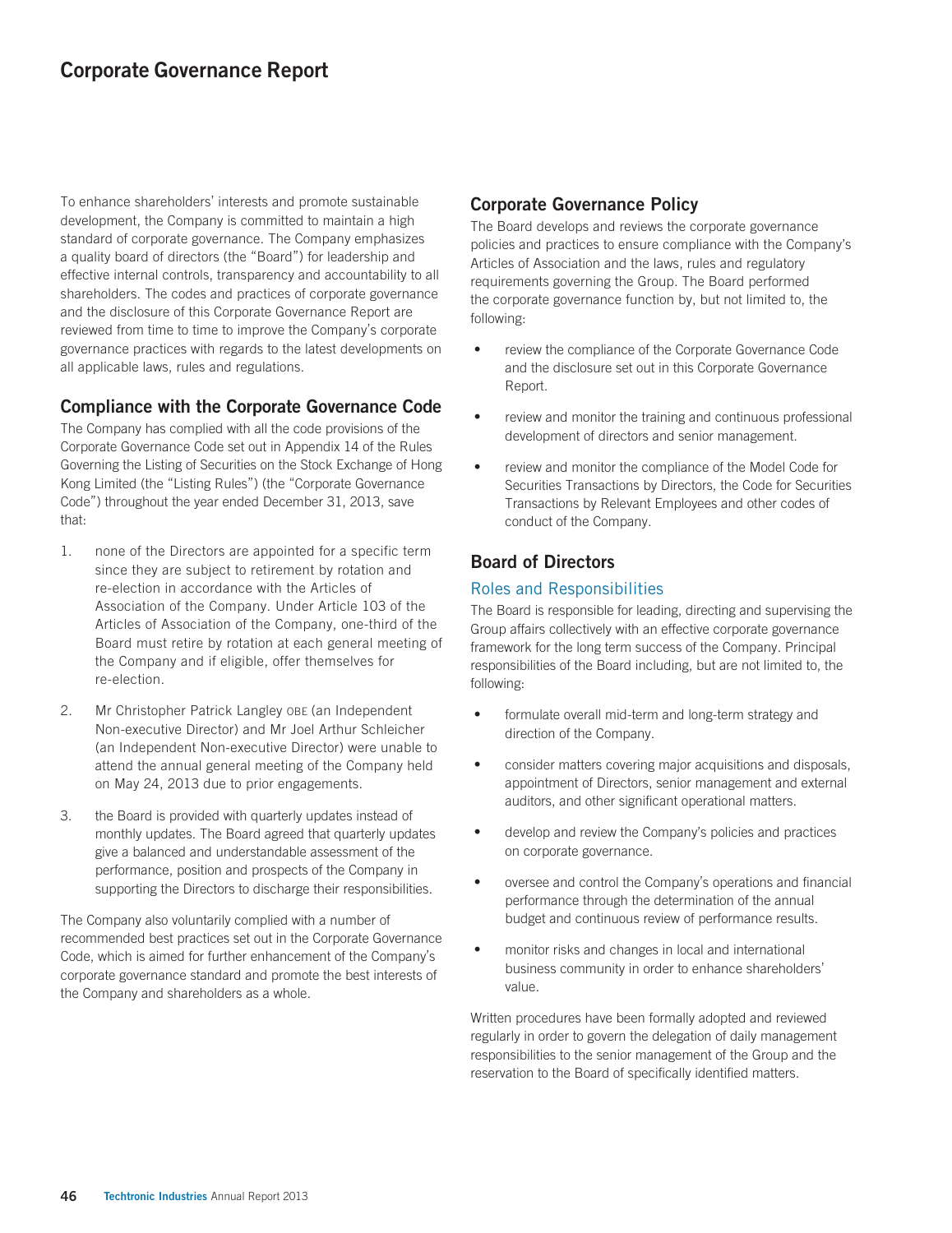## Board Composition

As at the date of this report, the Board consists of five Group Executive Directors, one Non-executive Director and five Independent Non-executive Directors. An analysis of the current composition of the Board of the Company is set out below:

## Group Executive Directors ("ED")

Mr Horst Julius Pudwill (Chairman) Mr Joseph Galli Jr (Chief Executive Officer) Mr Kin Wah Chan (Operations Director) Mr Chi Chung Chan (Group Chief Financial Officer) Mr Stephan Horst Pudwill (President of Strategic Planning)

#### Non-executive Director ("NED")

Prof Roy Chi Ping Chung BBS JP

#### Independent Non-executive Directors ("INED")

Mr Joel Arthur Schleicher Mr Christopher Patrick Langley OBE Mr Manfred Kuhlmann

- Mr Peter David Sullivan
- Mr Vincent Ting Kau Cheung



## Educational Background Professional Experience



A list of Directors and their roles and functions are published on the Company's website (www.ttigroup.com) and the Stock Exchange's website (www.hkexnews.hk). Their biographical details and relevant relationships are set out on pages 36 to 39 of this annual report.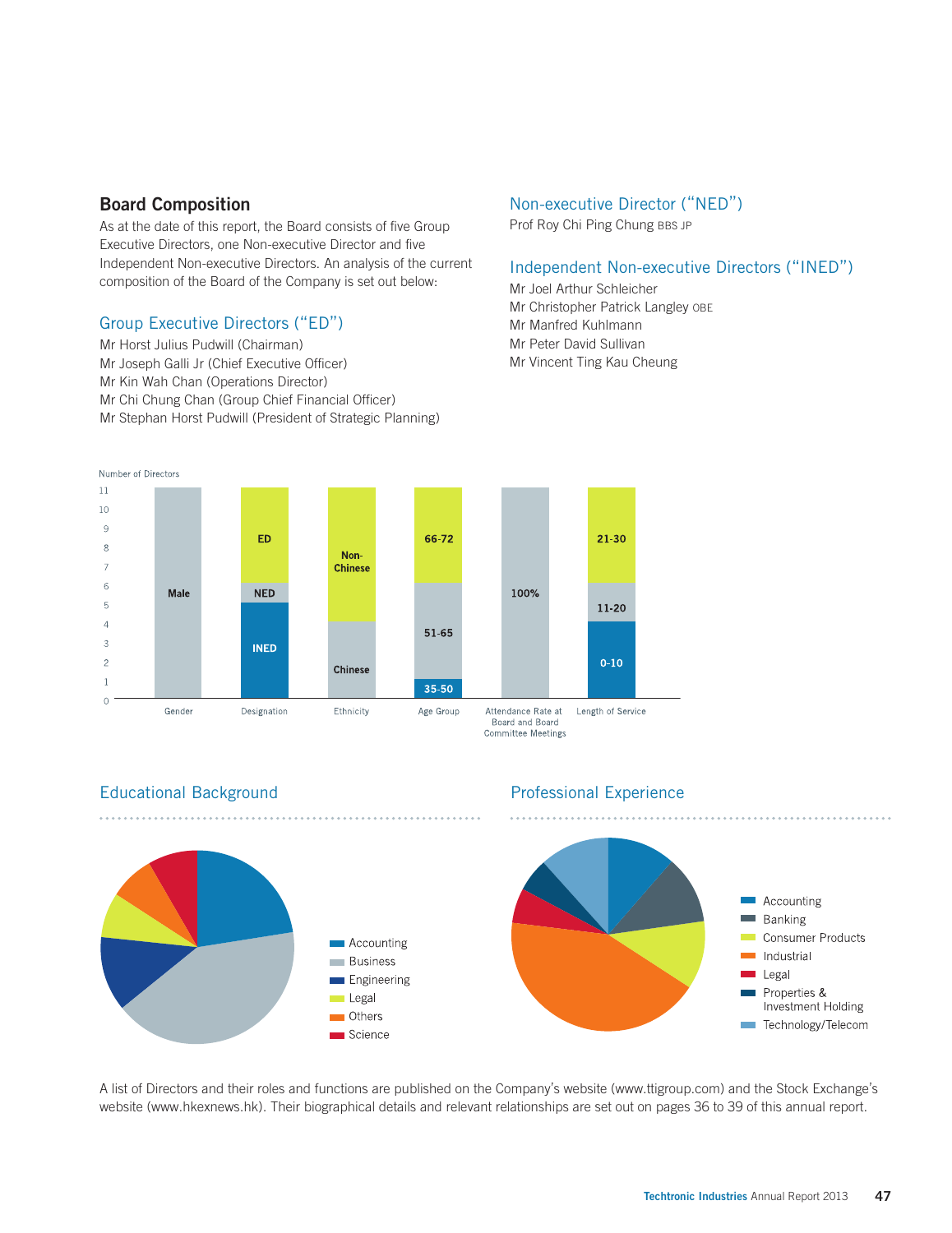To promote balance of power and authority, the roles of Chairman and Chief Executive Officer of the Company have been segregated and clearly distinguished.

The roles of Chairman comprise, but are not limited to, the following:

- lead the Board to ensure it works effectively and acts in the best interests of the Company.
- ‧ ensure good corporate governance practices and procedures are established.
- ‧ ensure all Directors are properly briefed on issues arising at Board meetings and receive accurate, timely and reliable information.
- encourage all Directors to make full and active contributions to the Board's affairs.
- ensure appropriate steps are taken to provide effective communication with shareholders and that views of shareholders are communicated to the Board as a whole.

The roles of Chief Executive Officer comprise, but are not limited to, the following:

- enhance the global sales potential of our strong brand portfolio.
- provide leadership for the global management team in the Group's daily operations.
- facilitate the integrating acquisitions in North America and Europe.

Before accepting appointment as a director, every Director is aware that he must be able to contribute sufficient time and attention to the affairs of the Company. Orientation which details the duties and responsibilities of directors under the Listing Rules, the Company's Articles of Association, related ordinances and relevant regulatory requirements of Hong Kong is provided for every newly appointed director. Presentations are given by senior executives of the Company and external professionals to ensure a proper understanding of the Company's business and operations.

Appropriate Directors' and Officers' liability insurance cover has been arranged to indemnify the Directors and Officers of the Group for liabilities arising out of corporate activities. The coverage and the sum insured under the policy are reviewed annually.

In accordance with the Company's Articles of Association and the Listing Rules, directors are subject to retirement by rotation at least once every three years. Any Directors appointed to fill a casual vacancy would be subject to election by shareholders at the next annual general meeting after their appointment. As at the date of this report, Independent Non-executive Directors and Non-executive Director form majority of the Board, and the Independent Non-executive Directors represent over one-third of the Board. Furthermore, each of the Independent Non-executive Directors possesses professional qualifications or accounting or related financial management expertise as required under Rule 3.10 of the Listing Rules. All the Independent Non-executive Directors meet the guidelines for assessing independence set out in Rule 3.13 of the Listing Rules. Annual confirmation of independence from each of the Independent Non-executive Directors has been received by the Company and they are still considered to be independent.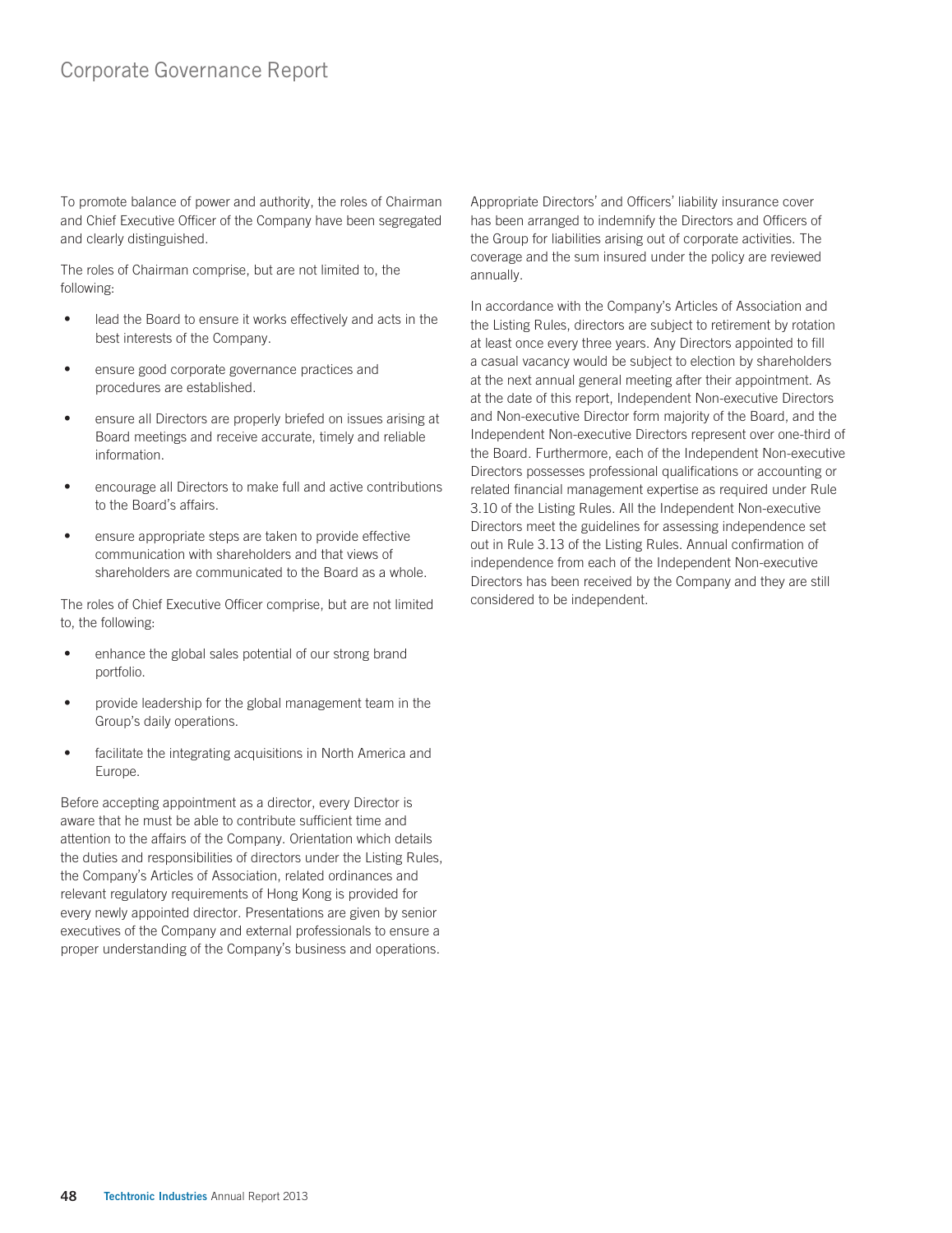# Directors' Continuous Professional Development

All Directors are provided with regular training, updates and written materials on relevant laws, rules and regulations to ensure that Directors are aware of the latest changes in the commercial and regulatory environment in which the Company conducts its business. To ensure that the Directors' contribution to the Board remains informed and relevant, the Directors are encouraged to participate in various professional development programmes especially in relation to latest updates on relevant rules, regulations and compliance requirements to develop and refresh their knowledge and skills.

All Directors participated in continuous professional development as set out in code provision A.6.5 of the Corporate Governance Code. According to the records of training provided by each Director to the Company, training received by all Directors in 2013 is summarized in the following table:

|                                            | Type of Continuous Professional Development Programme                                                                   |                                                            |                                                                           |  |  |  |
|--------------------------------------------|-------------------------------------------------------------------------------------------------------------------------|------------------------------------------------------------|---------------------------------------------------------------------------|--|--|--|
|                                            | <b>Updates on</b><br>business<br>operations,<br>laws, rules and<br>regulations<br>or corporate<br>governance<br>matters | Updates on<br>directors' roles,<br>functions and<br>duties | Updates on<br>accounting,<br>financial or other<br>professional<br>skills |  |  |  |
| <b>Group Executive Directors</b>           |                                                                                                                         |                                                            |                                                                           |  |  |  |
| Mr Horst Julius Pudwill                    |                                                                                                                         |                                                            |                                                                           |  |  |  |
| Mr Joseph Galli Jr                         |                                                                                                                         |                                                            |                                                                           |  |  |  |
| Mr Kin Wah Chan                            |                                                                                                                         |                                                            |                                                                           |  |  |  |
| Mr Chi Chung Chan                          |                                                                                                                         |                                                            |                                                                           |  |  |  |
| Mr Stephan Horst Pudwill                   |                                                                                                                         |                                                            |                                                                           |  |  |  |
| <b>Non-executive Director</b>              |                                                                                                                         |                                                            |                                                                           |  |  |  |
| Prof Roy Chi Ping Chung BBS JP             |                                                                                                                         |                                                            |                                                                           |  |  |  |
| <b>Independent Non-executive Directors</b> |                                                                                                                         |                                                            |                                                                           |  |  |  |
| Mr Joel Arthur Schleicher                  |                                                                                                                         |                                                            |                                                                           |  |  |  |
| Mr Christopher Patrick Langley OBE         |                                                                                                                         |                                                            |                                                                           |  |  |  |
| Mr Manfred Kuhlmann                        |                                                                                                                         |                                                            |                                                                           |  |  |  |
| Mr Peter David Sullivan                    |                                                                                                                         |                                                            |                                                                           |  |  |  |
| Mr Vincent Ting Kau Cheung                 |                                                                                                                         |                                                            |                                                                           |  |  |  |

# Compliance with the Codes for Securities Transactions

The Board has adopted the provisions of the Model Code for Securities Transactions by Directors of Listed Issuers set out in Appendix 10 of the Listing Rules (the "Model Code"). Specific enquiries have been made with all Directors who have confirmed that they have fully complied with the required standards as set out in the Model Code during the year ended December 31, 2013.

Another code of conduct on terms no less onerous than the Model Code that applies to securities transactions of all relevant employees who may be in possession of unpublished price sensitive information in relation to the Company (the "Code for Securities Transactions by Relevant Employees") has also been adopted. No incident of non-compliance was noted by the Company during the year.

Both the Model Code and the Code for Securities Transactions by Relevant Employees have been published on the Company's website (www.ttigroup.com).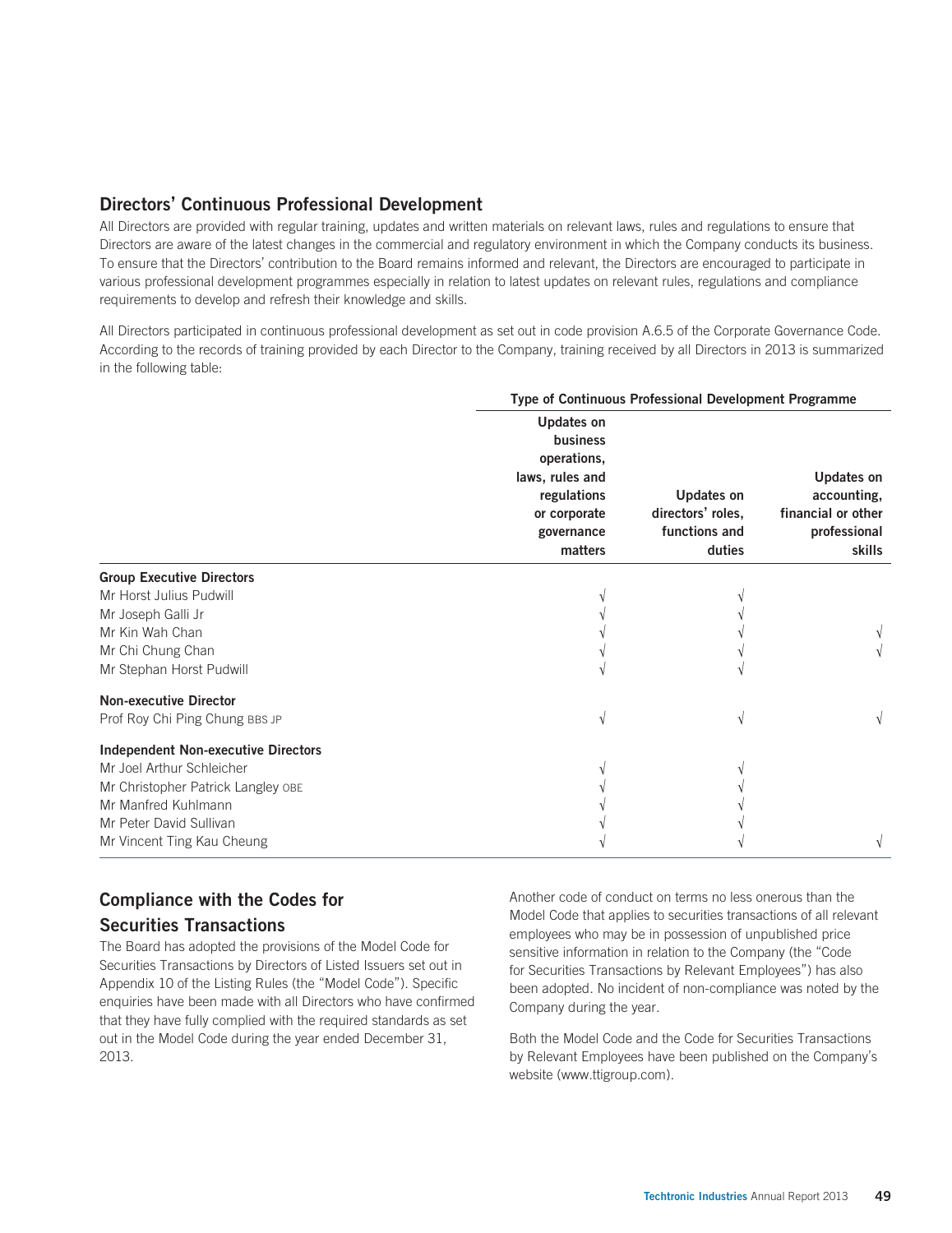# Board Meetings

To facilitate the effectiveness of the Board, there are at least four scheduled Board meetings in a year and will meet more frequently as and when required. All Directors are provided with timely, complete and reliable information on the affairs of the Group, and have access to all related materials in relation to the Board's issues to enable informed decisions with sufficient details. Directors receive support from and access to the Company Secretary of the Company (the "Company Secretary") to ensure Board procedures and all applicable law, rules and regulations are followed. Each Director can access to senior management of the Group on their requests and to independent professional advice on performing their duties at the Company's expenses. All Directors receive briefings and professional development training as necessary to ensure a proper understanding of the business of the Group and their responsibilities under statute and at common law.

Six Board meetings were held in 2013. Attendance records of each Director are set out in the section "Board, Board Committee and General Meetings in 2013" at the end of this report. The meeting agenda is set by the Chairman in consultation with members of the Board to include any other matters raised by Directors in advance. Minutes of the Board and Board Committee meetings with sufficient details of matters and concerns discussed are kept in safe custody by the Company Secretary, are sent to the Directors for comment and records and are open for inspection by the Directors. To facilitate maximum attendance of Directors, Board meeting, Board Committee meeting and Annual General Meeting dates for 2014 have been agreed at the Board meeting held in August 2013.

# Board Committees

The Board has delegated various responsibilities to three Board committees which have been set up, namely the Audit Committee, the Nomination Committee and the Remuneration Committee. Each of these Board Committees has specific written terms of reference which deal clearly with their authority and duties and have been published on the Company's website (www.ttigroup.com) and the Stock Exchange's website (www.hkexnews.hk).

Independent Non-executive Directors form the majority of all Board Committees with regular attendance and active participation to ensure independent views and opinions contributed and expressed at the Board Committee meetings. The Board monitors and oversees the delegated authority and responsibilities through regular reporting by the Board Committees in relation to their activities involved and recommendations and decisions made. Attendance records of each Board Committee are set out in the section "Board, Board Committee and General Meetings in 2013".

## Audit Committee

The Audit Committee is chaired by Mr Peter David Sullivan with other members being Mr Joel Arthur Schleicher and Mr Manfred Kuhlmann. All members of the Audit Committee are Independent Non-executive Directors and each of them has professional qualifications or accounting or related financial management expertise as required under Rule 3.10 of the Listing Rules.

The Audit Committee aims to ensure the effectiveness of internal control system and compliance with the Group's obligations under the Listing Rules and other applicable laws and regulations and to oversee the integrity of the financial statements of the Company. The Audit Committee is also directly responsible on behalf of the Board for the assessment of the independence and qualifications of the external auditors; the selection, oversight and remuneration of the Company's external auditors; the maintenance of an appropriate relationship with the external auditors and the oversight of the performance of the Company's external auditors.

The Audit Committee held four meetings in 2013 and performed duties summarized below:

- review the Group's accounting principles and practices, significant financial matters, internal controls and financial reporting matters.
- ‧ recommend the re-appointment of the external auditors and review the audit and non-audit services provided by the external auditors.
- review the interim and annual financial statements of the Group before submission to the Board.
- perform regular update and review on internal audit of the Group.

## Nomination Committee

The Nomination Committee is chaired by Mr Horst Julius Pudwill (Chairman of the Board) with other members being Mr Vincent Ting Kau Cheung, Mr Christopher Patrick Langley OBE and Mr Manfred Kuhlmann. All members except Mr Horst Julius Pudwill are Independent Non-executive Directors.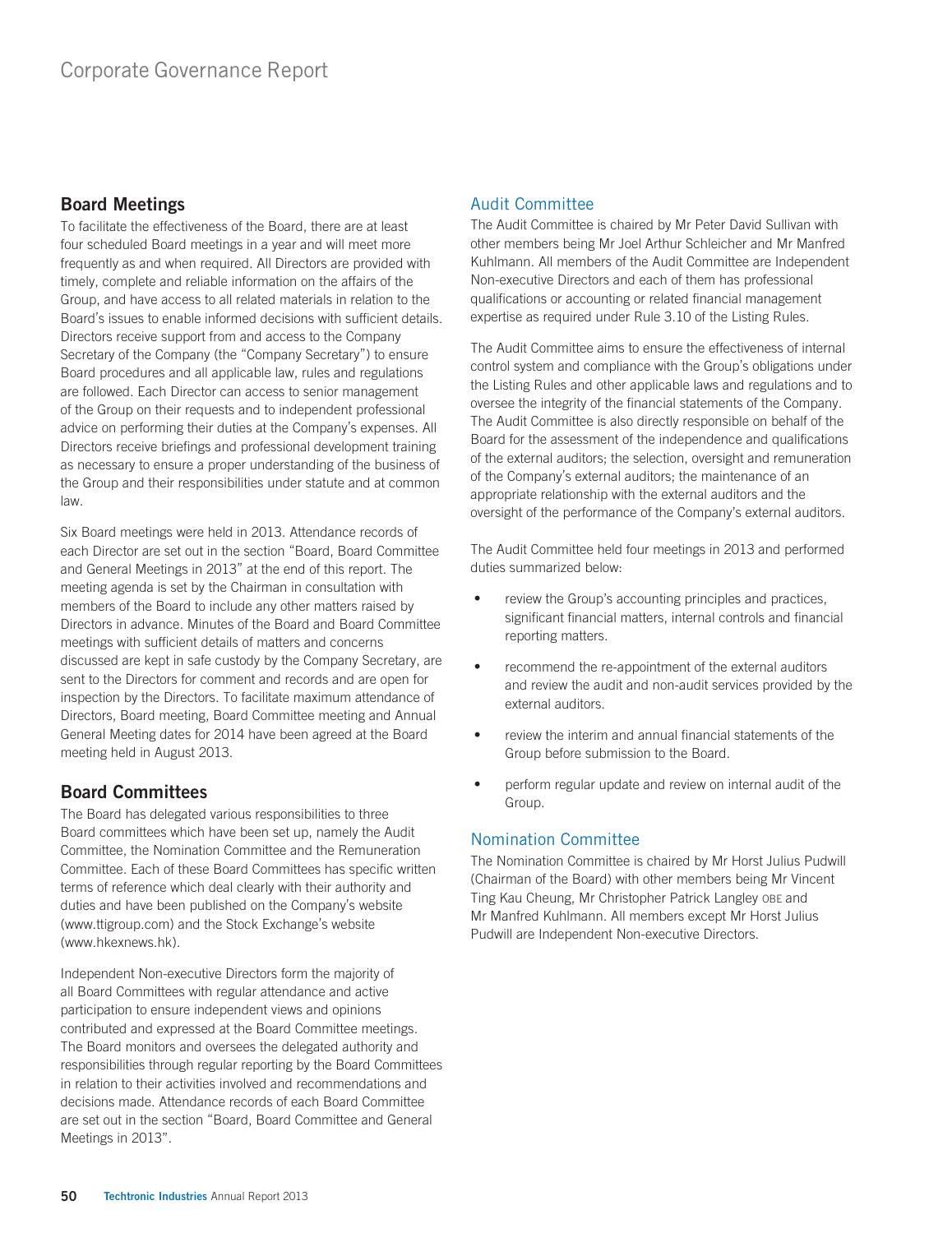The Nomination Committee aims to ensure a fair and transparent process of Board appointments, and in particular to assist the Board to identify suitably qualified candidates and make recommendations for consideration of the Board and shareholders. The Nomination Committee would consider, but not limited to, professional knowledge, industry experience, personal skills, ethics and integrity as well as the ability to contribute sufficient time and attention to the Board when considering suitable candidates of directors.

The Nomination Committee held two meetings in 2013. The work performed by the Nomination Committee in 2013, with sufficient resources provided by the Company and/or independent professional advice if necessary, included:

- review of the structure, size and composition of the Board and the existing Nomination Policy on a regular basis.
- review and make recommendations to the Board on the Board Diversity Policy.
- assess the independence of Independent Non-executive Directors.
- make recommendations to the Board on relevant matters relating to the retirement and re-election of the Directors at the 2013 Annual General Meeting.

The Board adopted the Board Diversity Policy with recommendation from the Nomination Committee in August 2013, which is published on the Company's website (www.ttigroup.com). The Company recognizes that widening diversity at the Board level is essential for sustainable development of the Group. While reviewing the composition of the Board, the Nomination Committee would consider various perspectives, including, but not limited to, age, gender, cultural and educational background, professional experience and length of service. An analysis of the current Board composition based on these objective criteria is set out on page 47 of this report.

## Remuneration Committee

The Remuneration Committee is chaired by Mr Vincent Ting Kau Cheung with the other members being Mr Christopher Patrick Langley OBE, Mr Manfred Kuhlmann, Mr Joel Arthur Schleicher and Mr Peter David Sullivan. All members of the Remuneration Committee are Independent Non-executive Directors.

The Remuneration Committee aims to assist the Board in developing and administering a fair and transparent procedure for setting policy on the overall human resources strategy of the Group as well as the remuneration of Directors and senior management of the Group, and for determining their remuneration packages, on the basis of their merit, qualifications, and competence, and having regard to the Company's operating results, individual performance, and comparable market statistics. The Remuneration Committee makes recommendations to the Board on the remuneration packages of Executive Directors and senior management, including, without limitation, base salaries, bonuses, benefits in kind and compensation payments. The Remuneration Committee also makes recommendations to the Board on the remuneration of Non-executive Director and Independent Non-executive Directors. The Remuneration Committee reports directly to the Board on its decisions or recommendations, and consults the Chairman and/or Chief Executive Officer for the proposals of other Executive Directors' remuneration packages with access to sufficient resources and professional advices if necessary.

The Remuneration Committee held two meetings in 2013 and performed, among other things, the following:

- review and make recommendations on the existing remuneration policy for directors and senior management.
- ‧ assess the performance and remuneration package of Executive Directors.

## Company Secretary

All Directors have access to the advice and services of the Company Secretary. The Company Secretary is responsible for ensuring that Board procedures are followed and for facilitating information flows and communications among Directors as well as with Shareholders and management of the Company. The Company Secretary is an employee of the Company and is appointed by the Board. During 2013, the Company Secretary undertook over 15 hours of professional training to update her skills and knowledge.

## Accountability and Audit

The Board acknowledges its responsibility for overseeing the preparation of the accounts of the Group which give a true and fair view of the Group's state of affairs, results and cash flows for the year.

The Board will present a balanced, clear and understandable assessment of annual and interim reports, other price-sensitive announcements and other financial disclosures required under the Listing Rules, and reports to the regulators as well as information required to be disclosed pursuant to statutory requirements.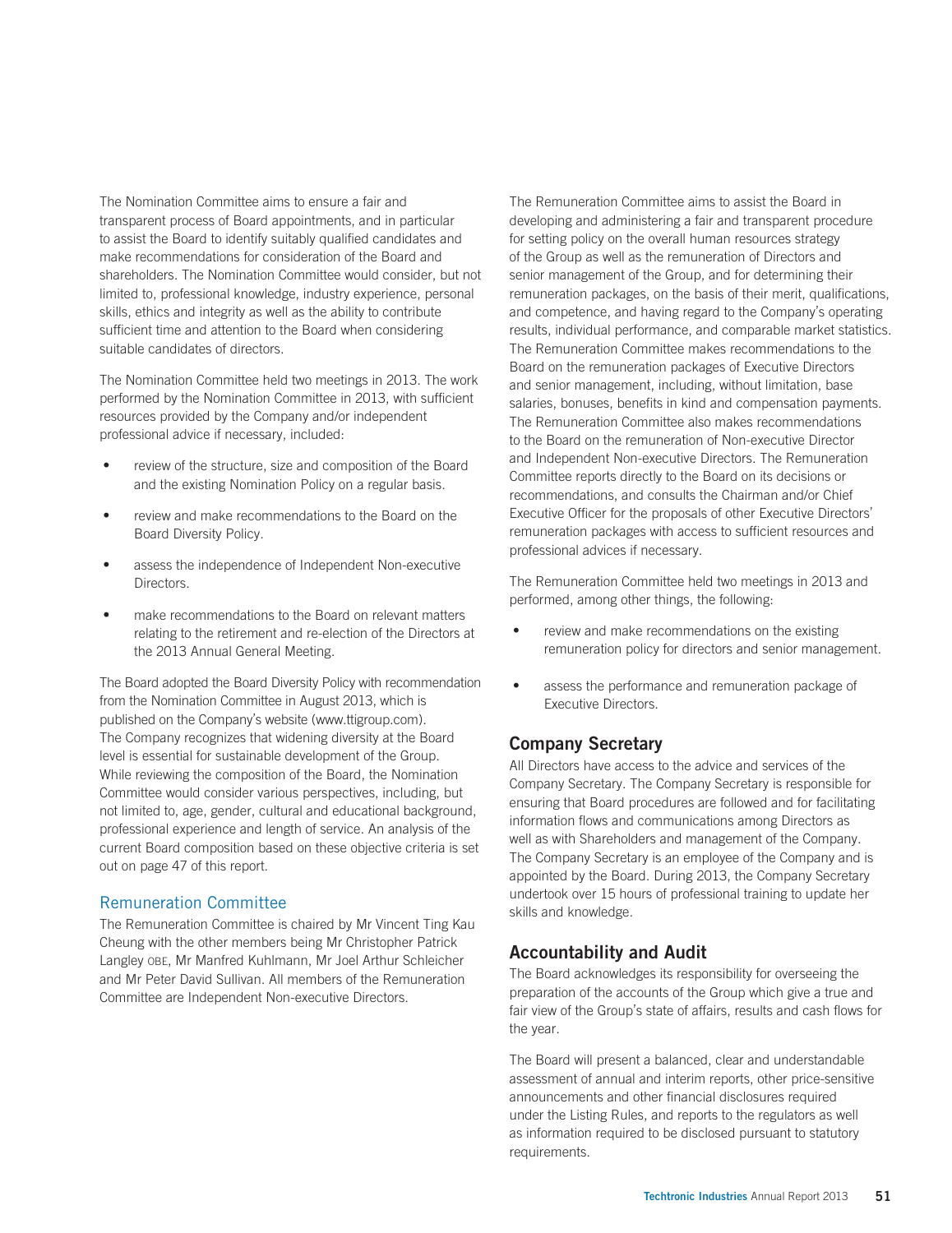## Internal Controls

The Board aims to maintain a sound and effective internal control system and is responsible for approving and reviewing key internal control policies which include delegated authorities, policy on market disclosure, investor and media relations, nonaudit services and treasury management policy. The Board conducts an annual review of the effectiveness of the internal control system of the Company. An internal control system is designed to provide reasonable, but not absolute assurance that material misstatement or loss can be avoided, and to manage and minimize risks of failure in operational systems.

The Board, and in particular the Audit Committee, conducts a continuous review of the effectiveness of the Group's internal control system that has been put in place. The reviews covering financial, operational, compliance controls and risk management performed in 2013 included:

- the strategic and annual operating plan.
- the effectiveness of the Company's procedures relating to statutory and regulatory compliance.
- the organization structure and delegated authorities.
- the risk management process including formal risk assessment at the enterprise level upon discussions with senior management responsible for day-to-day management of significant risks.
- the performance and adequacy of accounting and financial reporting functions.
- the scope and quality of management's ongoing monitoring of risks and system of internal control.

# External Auditors

Deloitte Touche Tohmatsu, the external auditors of the Group, provided the following audit and non-audit services to the Group in 2013:

| <b>Nature of Services</b> | Amount<br>(USD million) |  |
|---------------------------|-------------------------|--|
| External Audit Services   | 26                      |  |
| <b>Taxation Services</b>  | O 1                     |  |
| Other Services            | ∩ 1                     |  |

The other services provided by Deloitte Touche Tohmatsu comprised professional services conducted under the terms of specified engagements.

The nature and ratio of annual fees to external auditors for audit services and non-audit services are subject to scrutiny by the Audit Committee to ensure the independence of the external auditors. All non-audit services from external auditors are regulated by a Policy on Non-Audit Services published on the Company's website (www.ttigroup.com).

The members of the Audit Committee and the external auditors of the Group meet without the presence of the management of the Group twice a year to enhance independent reporting by external auditors of the Group. In order to maintain effective communication with shareholders, the external auditors attended the 2013 Annual General Meeting to answer questions about the conduct of the audit, the preparation and content of the auditors' report, the accounting policies and auditor independence.

# Investor Relations and Shareholder Communications

The Company aims to maintain effective communication and on-going dialogue with its shareholders and investors particularly through the following major means:

## Shareholders' Communication Policy

The Shareholders' Communication Policy, which primarily covered the current practices for communicating with the shareholders and published on the Company's website (www.ttigroup.com), has been adopted by the Board on March 22, 2012. All the Company's circulars, announcements, notices and results of general meetings, annual and interim reports, and webcasts of results presentations conducted at press conferences, which published on the Company's website (www.ttigroup.com), provide timely, efficient and accurate information to the shareholders and investors. Essential information is communicated to the shareholders mainly through the Company's financial reports, general meetings and the information published on the Company's website (www.ttigroup.com) and the Stock Exchange's website (www.hkexnews.hk). In addition, the Company holds regular meetings with institutional shareholders and analysts and encourages shareholders to attend annual general meetings to communicate with Directors and management of the Company directly.

A Policy on Market Disclosure, Investor and Media Relations, published on the Company's website (www.ttigroup.com), ensures that the Company complies with its disclosure obligations under the Listing Rules and other applicable laws and regulations, and that all shareholders and potential investors have an equal opportunity to receive and obtain externally available information issued by the Company.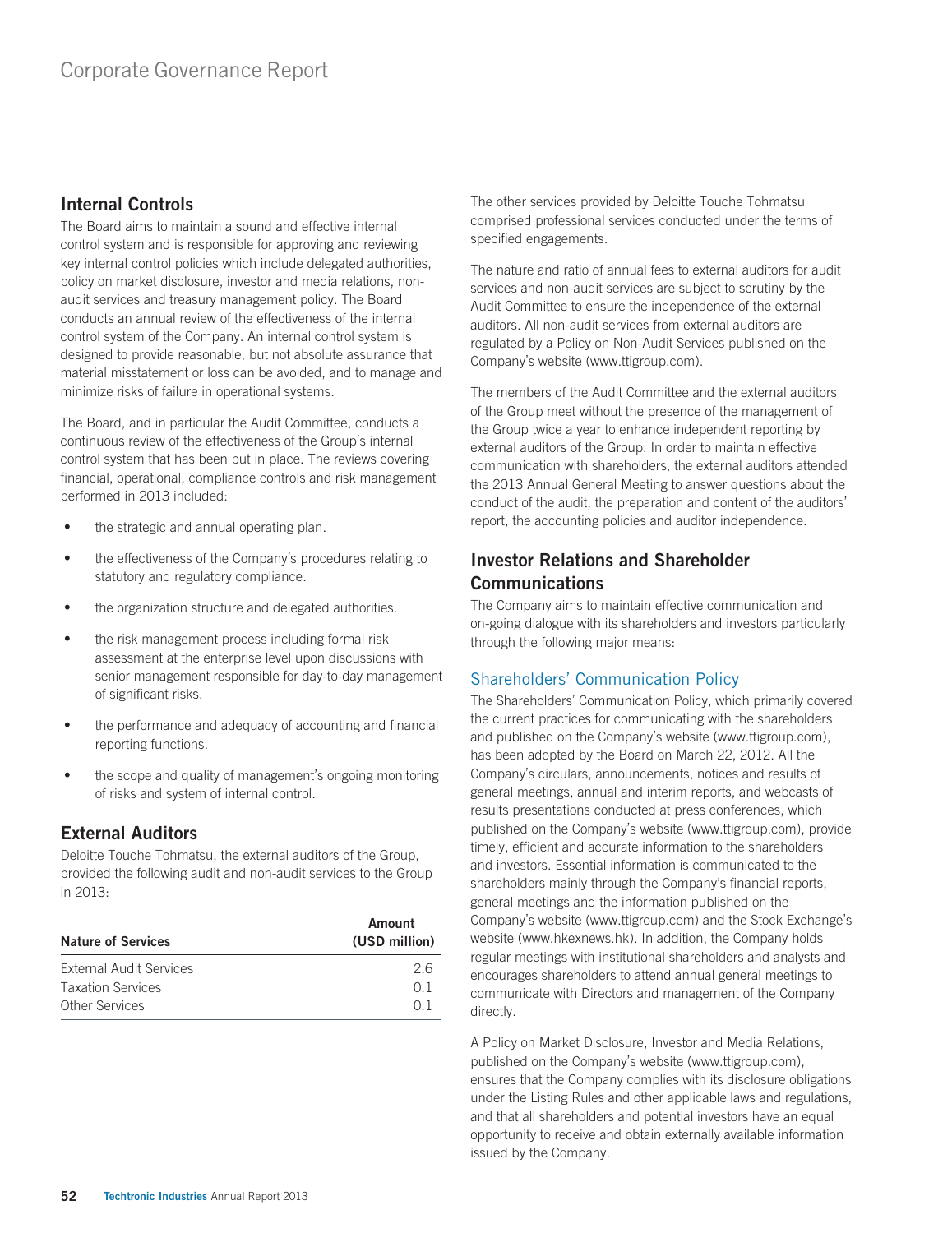#### Shareholders' Rights

#### Convening of extraordinary general meeting on requisition by shareholders

Pursuant to Article 66 of the Articles of Association of the Company and Sections 566-568 of the Companies Ordinance (Chapter 622 of the laws of Hong Kong), shareholders holding at least 5% of the total voting rights of all the shareholders having a right to vote at general meetings of the Company (the "Requisitionists"), may request the Directors to convene an extraordinary general meeting ("EGM"). The written requisition must state the general nature of the business to be dealt with at the EGM and must be signed by the Requisitionists and sent to the registered office of the Company which is currently located at 24/F., CDW Building, 388 Castle Peak Road, Tsuen Wan, New Territories, Hong Kong for the attention of the Company Secretary. The requisition may consist of several documents in like form and may include the text of a resolution that may properly be moved and is intended to be moved at the EGM.

If the Directors do not within 21 days after the date on which they become subject to the requirement proceed duly to convene an EGM for a day not more than 28 days after the date of the notice convening the EGM, the Requisitionists, or any of them representing more than one half of the total voting rights of all of them, may themselves convene an EGM. The EGM must be called for a date not more than 3 months after the date on which the Directors become subject to the requirement to call an EGM. Any reasonable expenses incurred by the Requisitionists by reason of the failure of the Directors duly to convene an EGM shall be repaid to the Requisitionists by the Company.

#### Procedure for nominating a person for election as a Director

For the detailed procedure for shareholders to nominate a person to stand for election as a director, please refer to the written procedure named "Nomination of Directors by Shareholder" which was published on the Company's website (www.ttigroup.com).

#### Procedure for directing shareholders' enquiries to the Board

The Company values feedback from shareholders on its efforts to promote transparency and foster investor relationships. Shareholders may address their comments, suggestions and/ or enquires to the Board in writing through Investor Relations and Communication, contact details are set out in the section "Corporate Information" of this annual report.

#### Procedure for putting forward proposals at general meetings

Pursuant to Section 615 of the Companies Ordinance (Chapter 622 of the laws of Hong Kong), shareholders may submit a written requisition to circulate a resolution at an annual general meeting ("AGM") if they (a) represent at least 2.5% of the total voting rights of all shareholders having a right to vote on the resolution at the AGM to which the request relates; or (b) are at least 50 shareholders having a right to vote on the resolution at the AGM to which the request relates.

The written requisition must (a) identify the resolution of which notice is to be given, (b) be signed by the requisitionists; (c) be sent to the registered office of the Company for the attention of the Company Secretary; and (d) be received by the Company not later than 6 weeks before the AGM to which the request relates or if later, the time at which notice is given of that AGM. Shareholders are requested to refer to Section 580 and 615 of the Companies Ordinance (Chapter 622 of the laws of Hong Kong) for further details.

#### Constitutional Document

No change has been made to the Company's constitutional document during 2013. The constitutional document of the Company was published on the Company's website (www.ttigroup.com) and the Stock Exchange's website (www.hkexnews.hk).